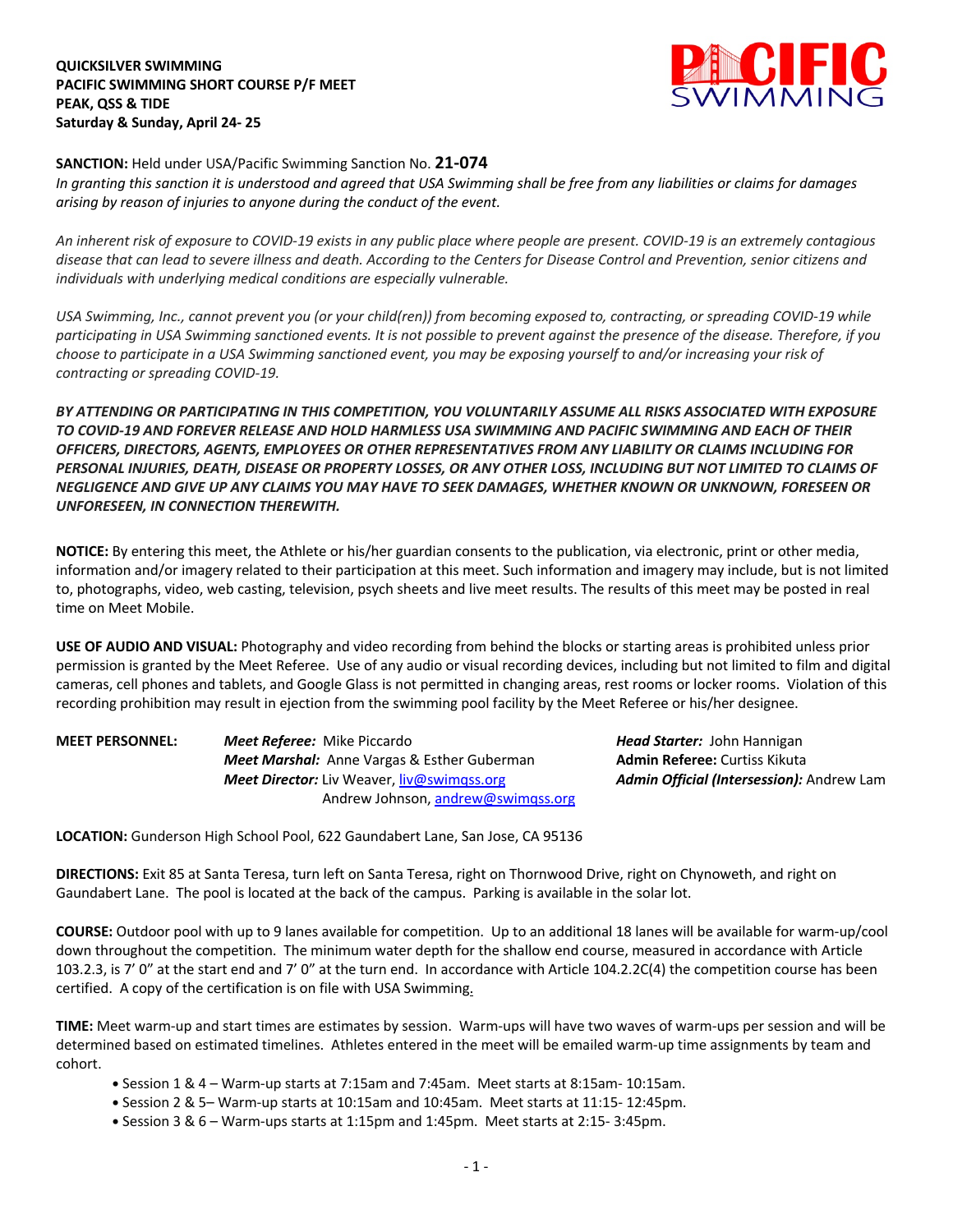**RULES: •** Current USA and Pacific Swimming rules and warm-up procedures will govern the meet. A copy of these procedures will be posted at the Clerk-of-Course.

• The local facilities guidelines, restrictions and interpretation of the local public health guidelines shall be followed at this meet.

• All applicable adults participating in or associated with this meet, acknowledge that they are subject to the provisions of the USA Swimming Minor Athlete Abuse Prevention Policy ("MAAPP"), and that they understand that compliance with the MAAPP policy is a condition of participation in the conduct of this competition.

• Trials and Timed Finals will be swum fast to slow.

- Athletes may compete in 3 events per day.
- All Athletes ages 12 and under should complete competition within four (4) hours.

• Entries will be accepted until the number of splashes exceeds the estimated timeline, per the "Four-Hour Rule," based on the Athletes age and gender, or when the number of entered athletes meets maximum facility capacity as determined by facility and local health restrictions.

**•** If local conditions warrant it the Meet Referee, with the concurrence of the Meet Director, may require a mandatory scratch down. Immediate cash refunds will be made for any mandatory scratches.

- All Coaches and Officials must wear their USA Swimming membership cards in a visible manner.
- Prelims will be swim as combined age groups in preliminary heats

• Finals will be separated as top (9) athletes in women's and men's in 11-12s, 13-14s and Senior. The 500 Freestyle, 400 IM, and 1000 Freestyle are timed finals. The 50 Backstroke, 50 Breaststroke, 50 Butterfly and 100 IM will be swum in finals for only the 11-12 age group. The Mixed 200 Medley Relays and 200 Free Relays will be swum in the Trials session only. The women's and men's 200 Medley Relays and 200 Free Relays will be swum in Finals only.

• Each club will be allotted a specific number of relays per event as determined by the Head Coaches and/or Head Age Group Coaches of each team. The number of relays permitted will depend on the estimated timeline of the session.

• Each club is a permitted to enter a pre-designated number of athletes per group levels. Athletes shall seek guidance from their club/coaches on what session they are eligible to enter.

**ATTENTION HIGH SCHOOL ATHLETES:** If you are a high school athlete in season, you need to be Unattached from this meet. It is the athlete's responsibility to be Unattached from this meet. You can un-attach at the meet if necessary. This does not apply to athletes swimming under the rules of the Nevada Interscholastic Activities Association (NIAA).

**UNACCOMPANIED ATHLETES:** Any USA Swimming Athlete-Member competing at the meet must be accompanied by a USA Swimming Member-Coach for the purposes of Athlete supervision during warm-up, competition and warm-down. If a Coach-Member of the Athlete's USA Swimming Club does not attend the meet to serve in said supervisory capacity, it is the responsibility of the Athlete or the Athlete's legal guardian to arrange for supervision by a USA Swimming Member-Coach. The Meet Director or Meet Referee may assist the Athlete in making arrangements for such supervision; however, it is recommended that such arrangements be made in advance of the meet by the Athlete's USA Swimming Club Member-Coach.

**RACING STARTS:** Athletes must be certified by a USA Swimming member-coach as being proficient in performing a racing start or must start the race in the water. It is the responsibility of the Athlete or the Athlete's legal guardian to ensure compliance with this requirement.

**RESTRICTIONS:** • Smoking and the use of other tobacco products is prohibited on the pool deck, in the locker rooms, in spectator

- seating, on standing areas and in all areas used by Athletes, during the meet and during warm-up periods.
- Sale and use of alcoholic beverages is prohibited in all areas of the meet venue.
- No glass containers are allowed in the meet venue.
- No propane heater is permitted except for snack bar/meet operations.
- All shelters must be properly secured.
- Deck Changes are prohibited.

• Destructive devices, to include but not limited to, explosive devices and equipment, firearms (open or concealed), blades, knives, mace, stun guns and blunt objects are strictly prohibited in the swimming facility and its surrounding areas. If observed, the Meet Referee or his/her designee may ask that these devices be stored safely away from the public or removed from the facility. Noncompliance may result in the reporting to law enforcement authorities and ejection from the facility. Law enforcement officers (LEO) are exempt per applicable laws.

• Operation of a drone, or any other flying apparatus, is prohibited over the venue (pools, Athlete/Coach areas, Spectator areas and open ceiling locker rooms) any time Athletes, Coaches, Officials and/or Spectators are present.

• No spectators on campus. No locker room use. Bathrooms are available for athletes, coaches and officials.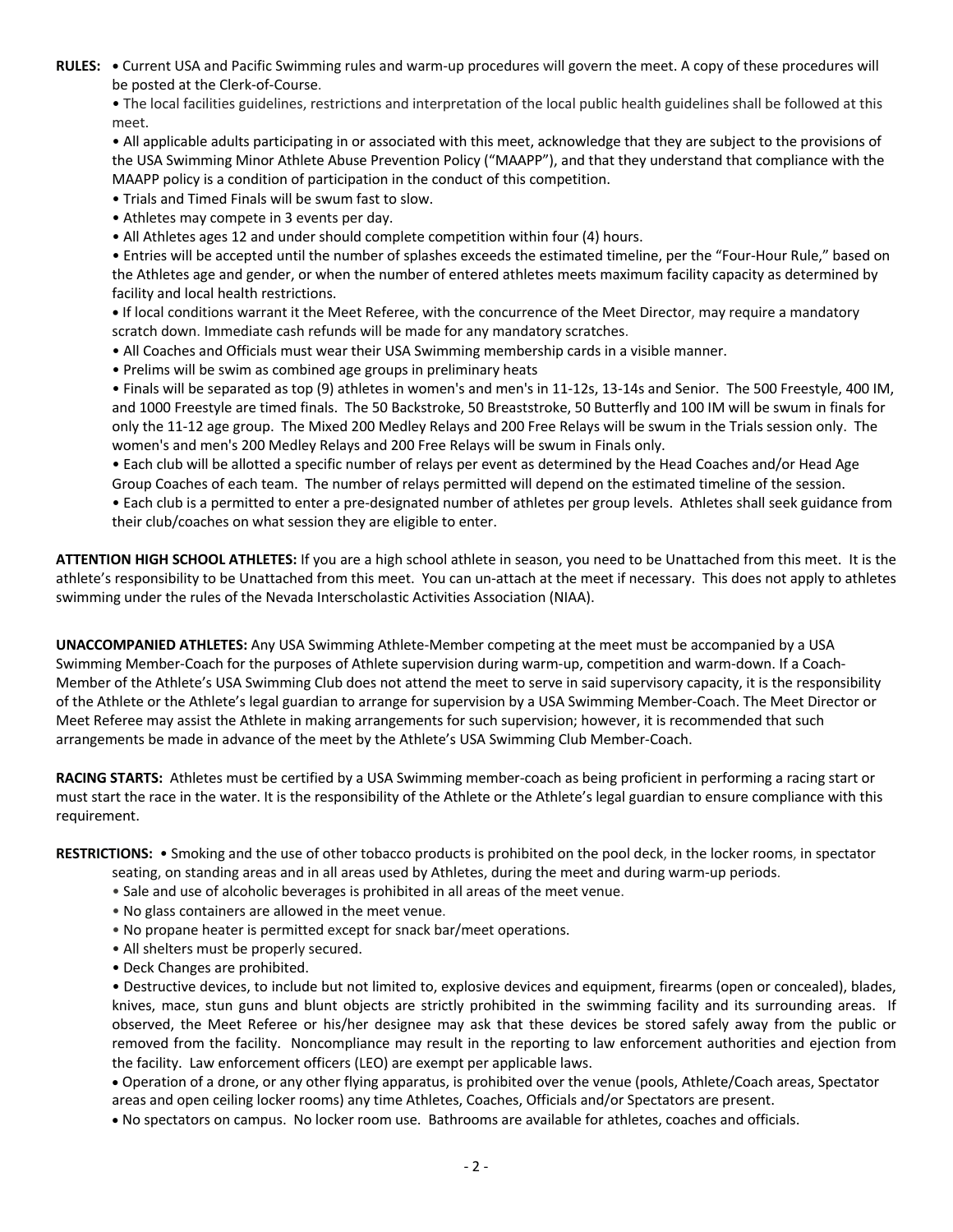**ELIGIBILITY:** • Athletes must be current members of USA Swimming and enter their name and registration number on the meet entry card as they are shown on their Registration Card. If this is not done, it may be difficult to match the Athlete with the registration and times database. The meet host will check all Athlete registrations against the SWIMS database and if not found to be registered, the Meet Director shall accept the registration at the meet (a \$10 surcharge will be added to the regular registration fee). Duplicate registrations will be refunded by mail.

• Meet is open only to qualified athletes registered with QSS, TIDE and PEAK. Athletes who are unattached but participating with QSS, TIDE and PEAK are eligible to compete. Athletes may only enter events in a session with their assigned cohort.

• Entries with "NO TIME" will be accepted.

• Disabled Athletes are welcome to attend this meet and should contact the Meet Director or Meet Referee regarding any special accommodations on entry times and seeding per Pacific Swimming policy.

• Athletes 19 years of age and over may compete in the meet for time only, no awards. Such Athletes must have met standards for the 17-18 age group.

• The Athlete's age will be the age of the Athlete on the first day of the meet.

**ENTRY FEES:** \$5.50 per event plus an \$8.00 participation fee per Athlete. Relays are \$16.00 per Relay. Entry fees will be charged to your team's TU account and club's will write a club check payable to QuickSilver Swimming.

**TEAMUNIFY ENTRIES:** Any entries submitted via TeamUnify must first be both committed and approved by Sunday, April 18.Entries that are not committed and approved in TeamUnify are incomplete and shall not be accepted after a session closes.

**CHECK-IN:** The meet shall be pre-seeded. Athletes shall report to the bull-pen area at their scheduled time for each event.

## **SCRATCHES**:

- There is no penalty if an athlete fails to report to the blocks for a preliminary or timed final event.
- Any athlete qualifying for finals in an individual event who does not wish to compete shall scratch within 30 minutes after the results are posted live or electronically. During this period, qualifiers may also notify the referee that they may not intend to compete in finals. In this case, they shall declare their final intention within 30 minutes after the posted live or electronic results of qualifiers following their individual preliminary event.
- Any athlete qualifying for finals in an individual event who fails to report to the blocks in said final race prior to calling the alternate shall be barred from the remainder of any final individual events for that day. Should the athlete have no additional final events for that day they will be barred from their next preliminary event.

**SCRATCHES:** Any Athletes not reporting for or competing in an individual timed final event that they have entered shall not be penalized.

**AWARDS:** None.

**ADMISSION:** Restricted to only athletes, coaches, officials and meet personnel.

**MISCELLANEOUS:** Covid Protocols are in place. Information on the flow, including ingress and egress at the facility, will be emailed to all participants and posted on the team website. All athletes must wear a mask while not in the water, getting ready to swim or exiting the pool.